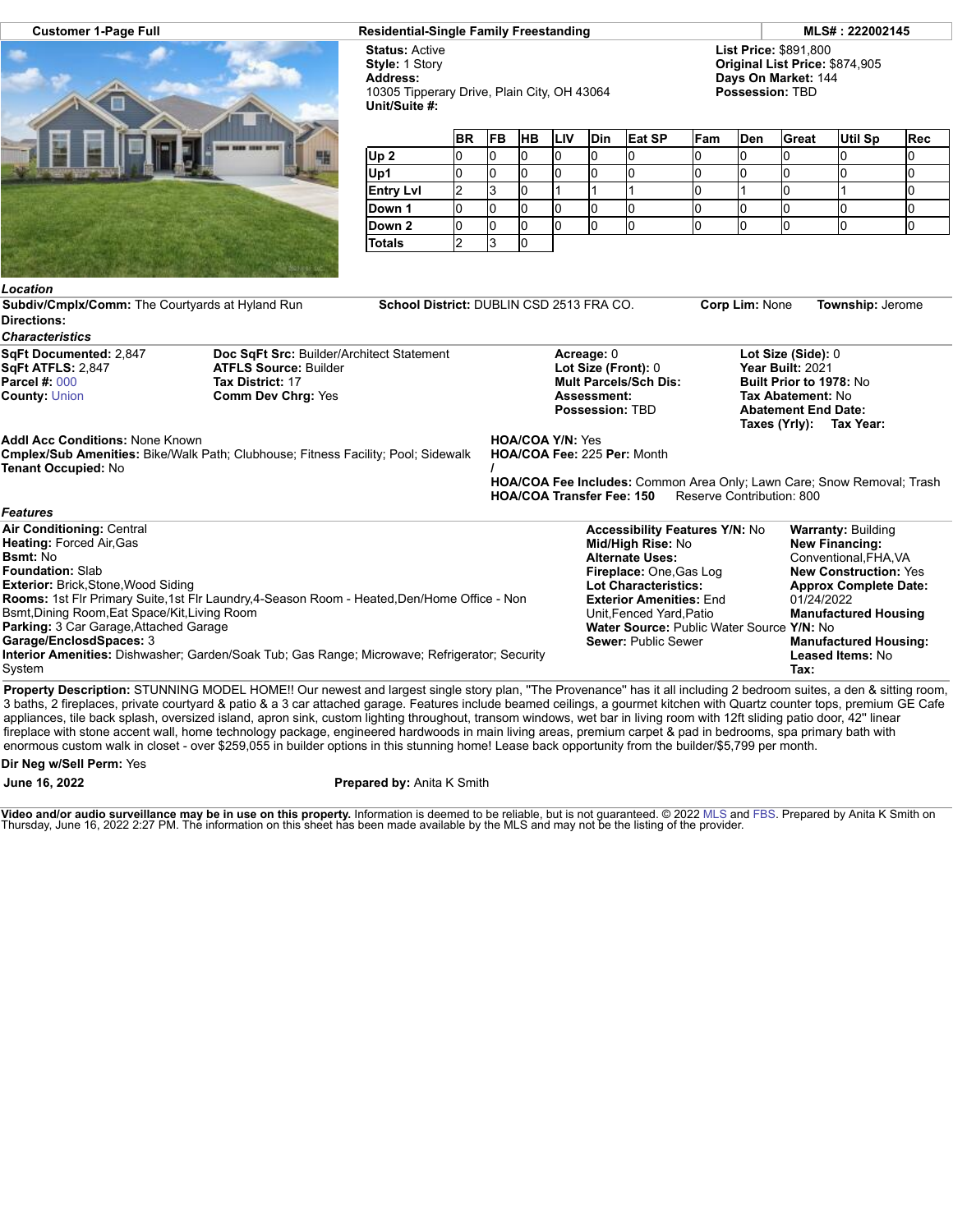

Model home at Hyland Run



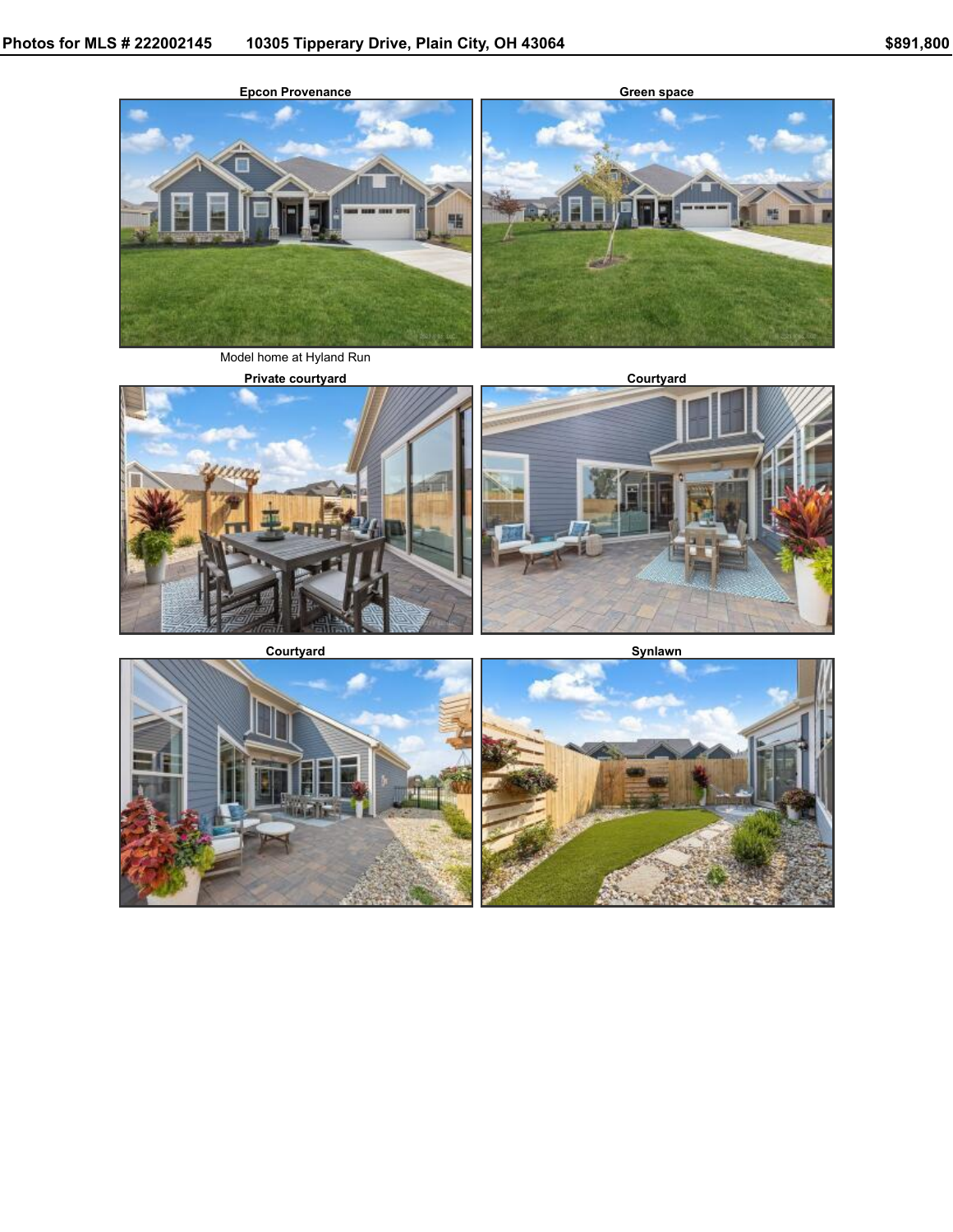









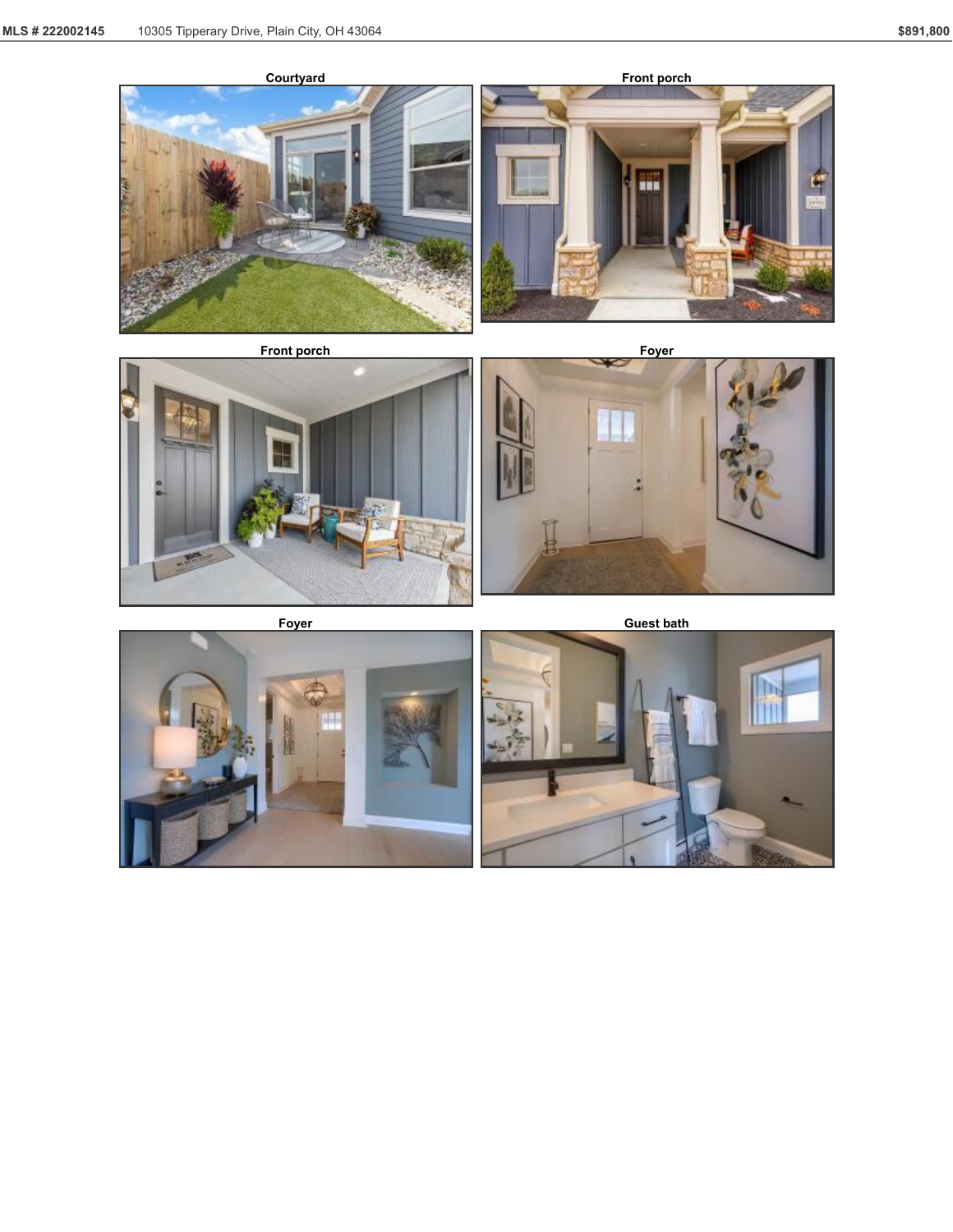





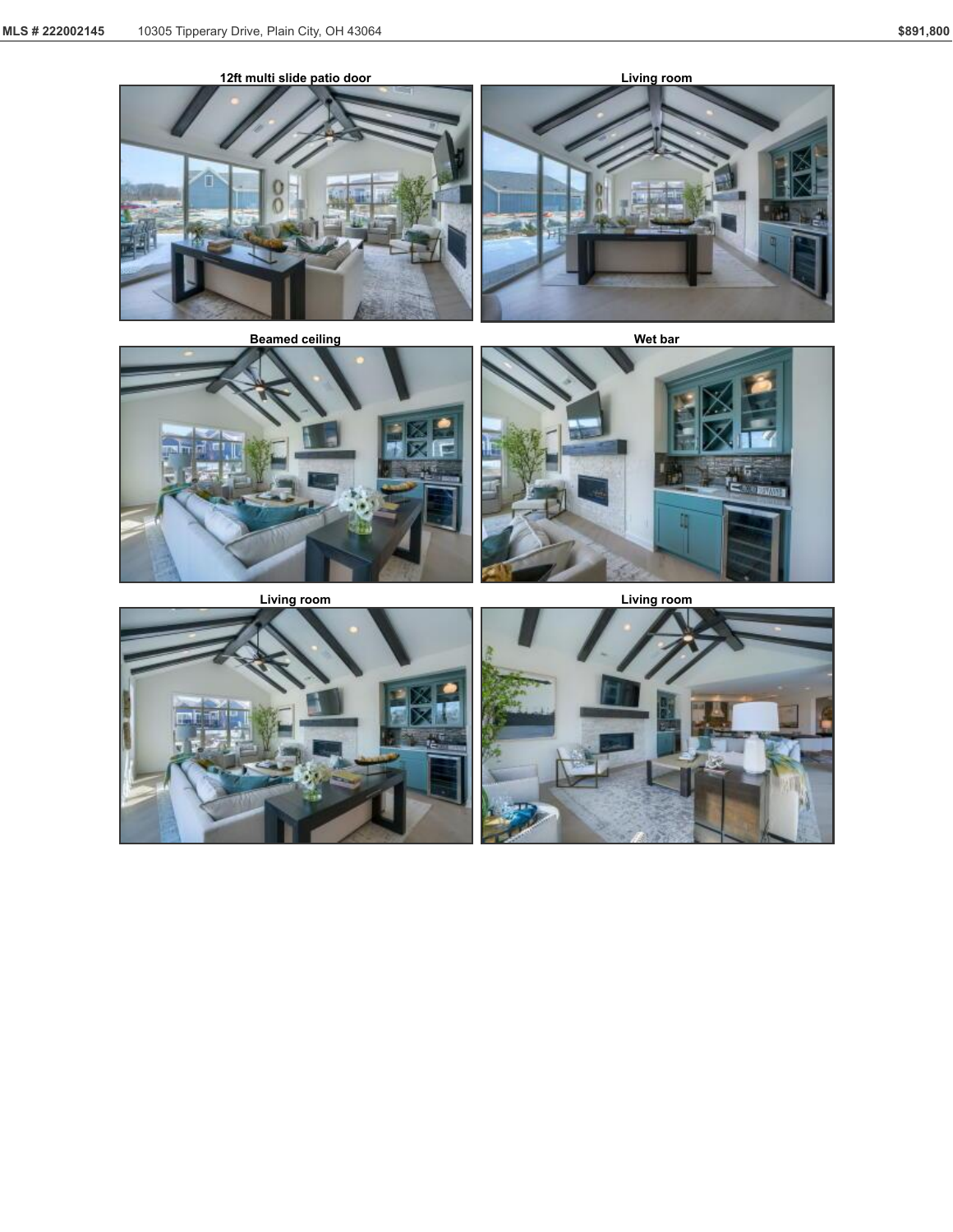





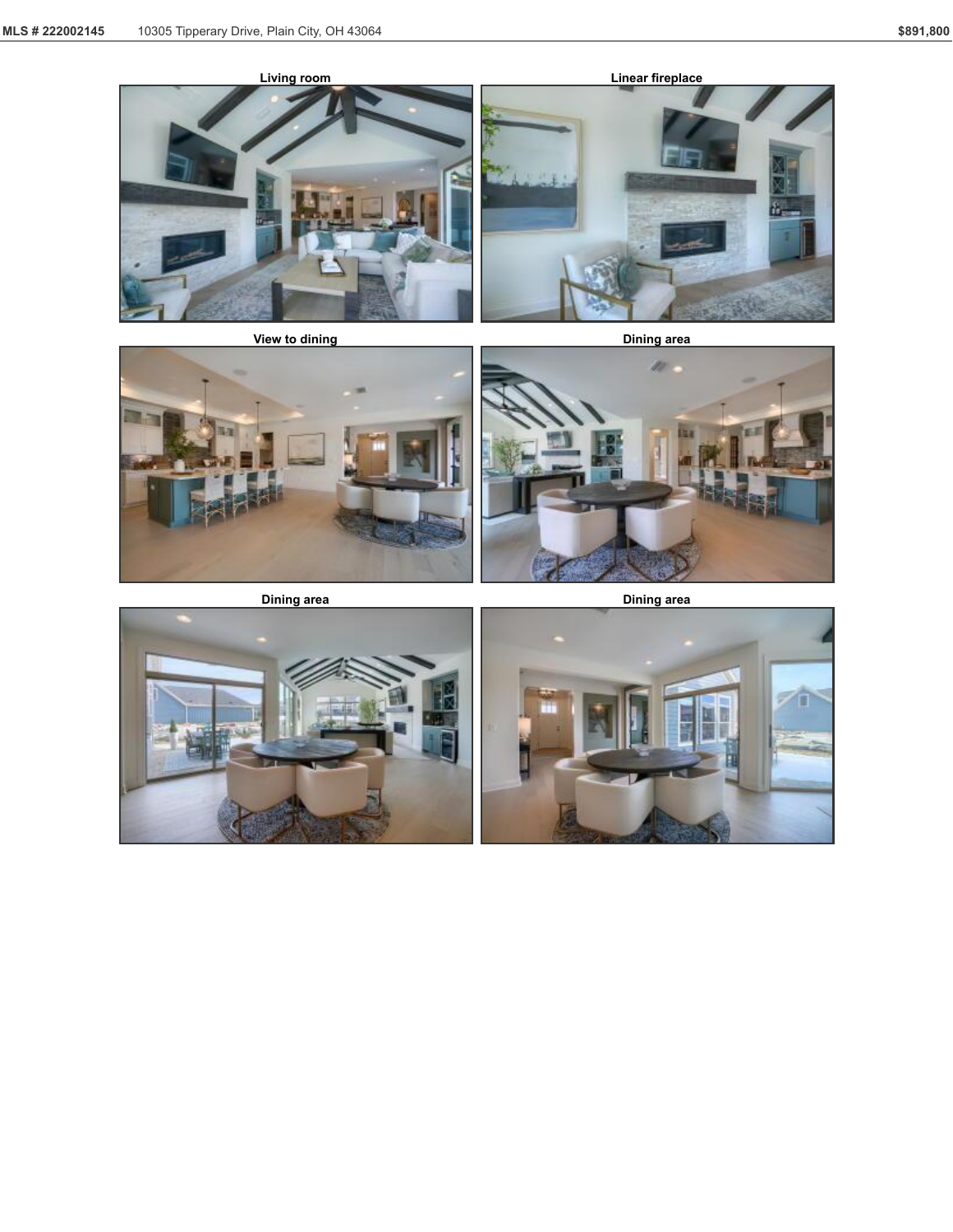



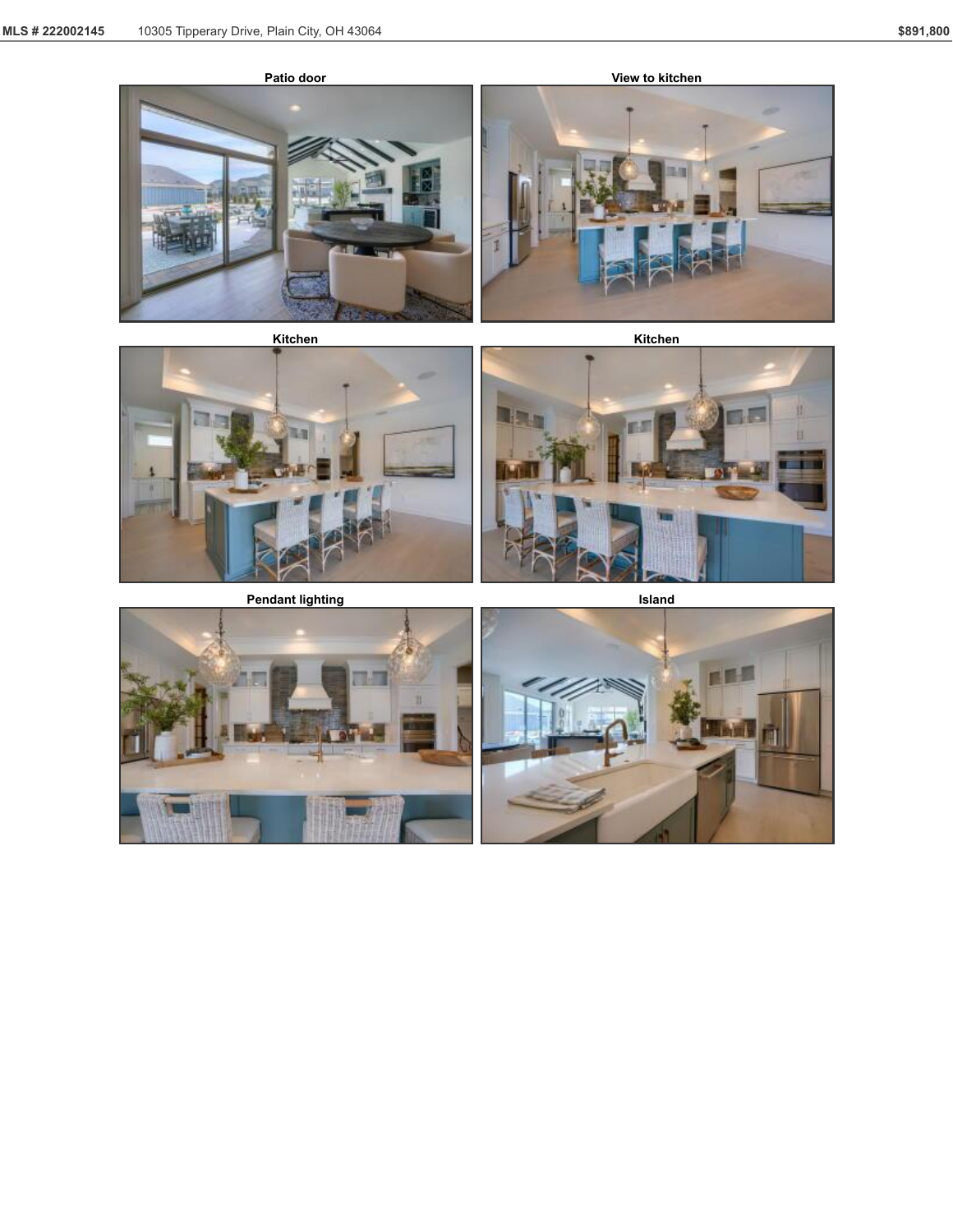







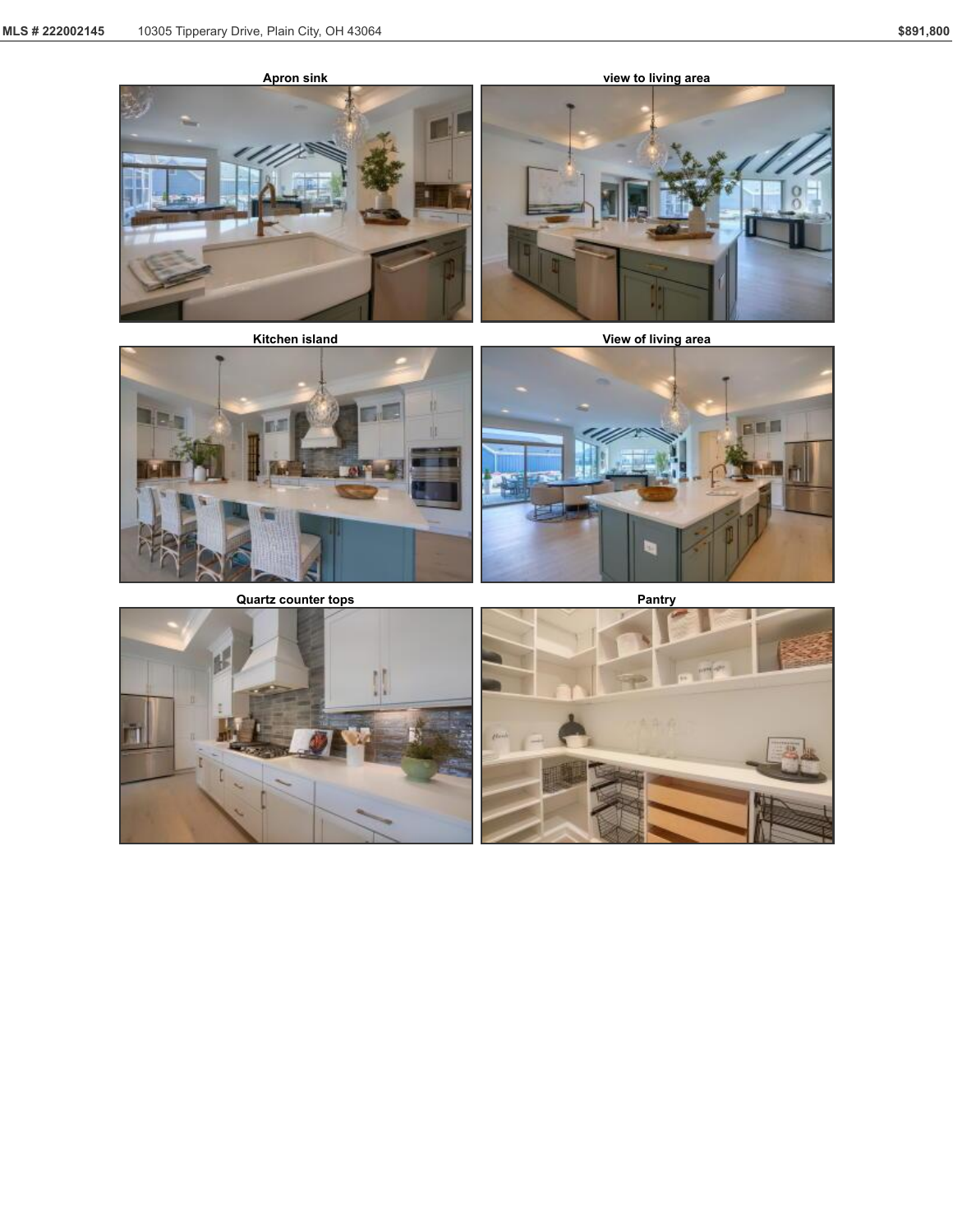







**Den** with fireplace **Guest Guest Suite** 





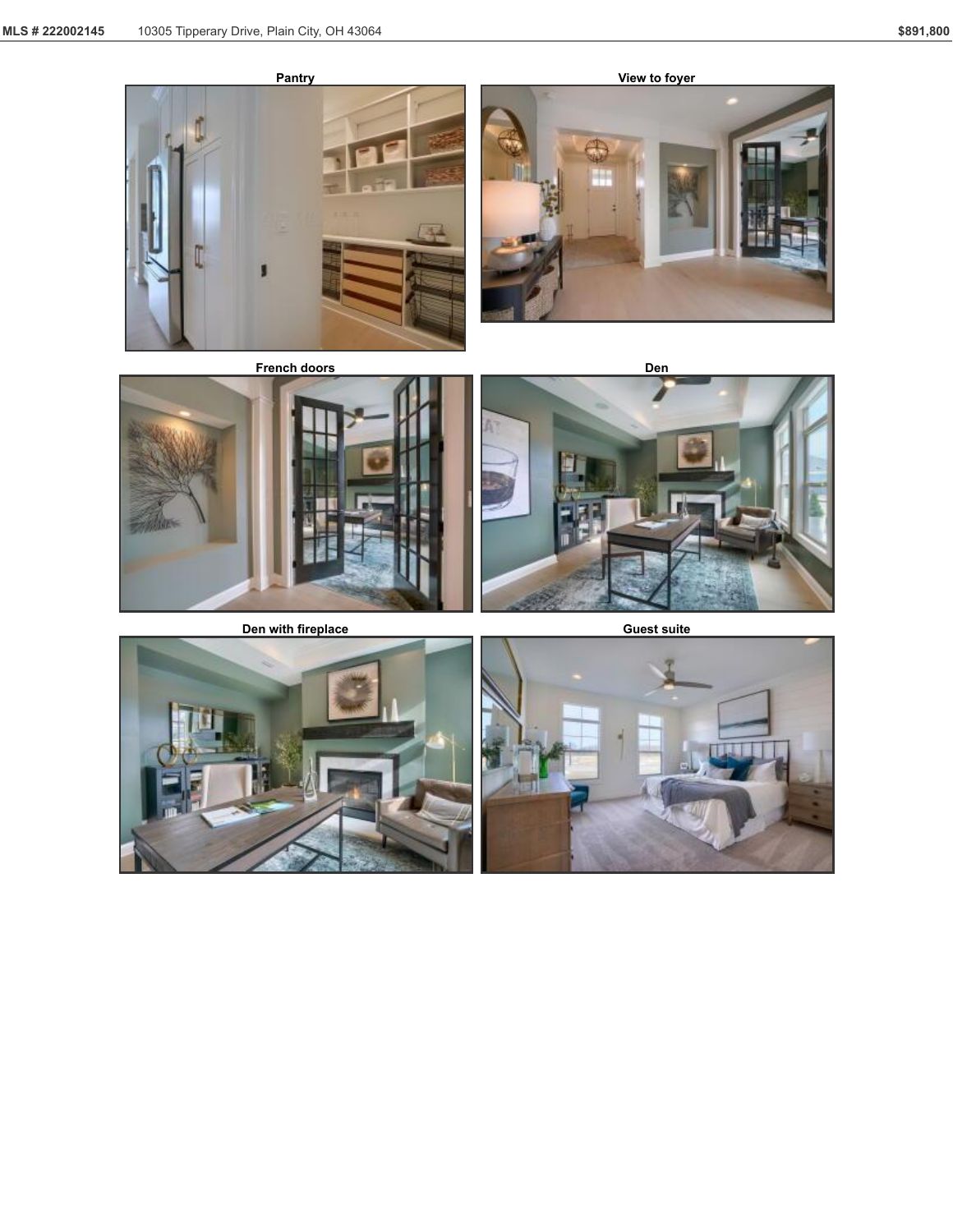



**Hallway** to bedroom **Primary bedroom** 



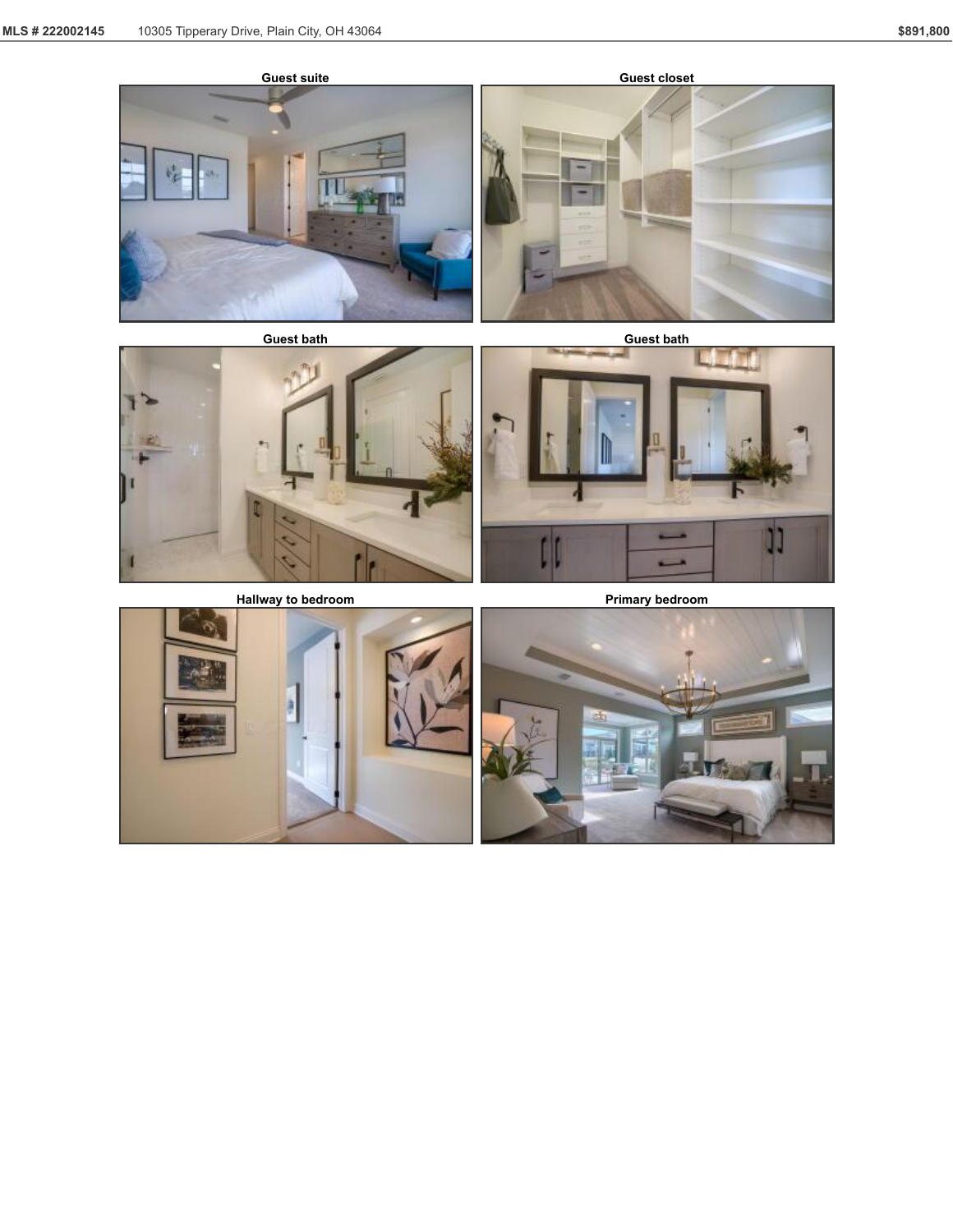









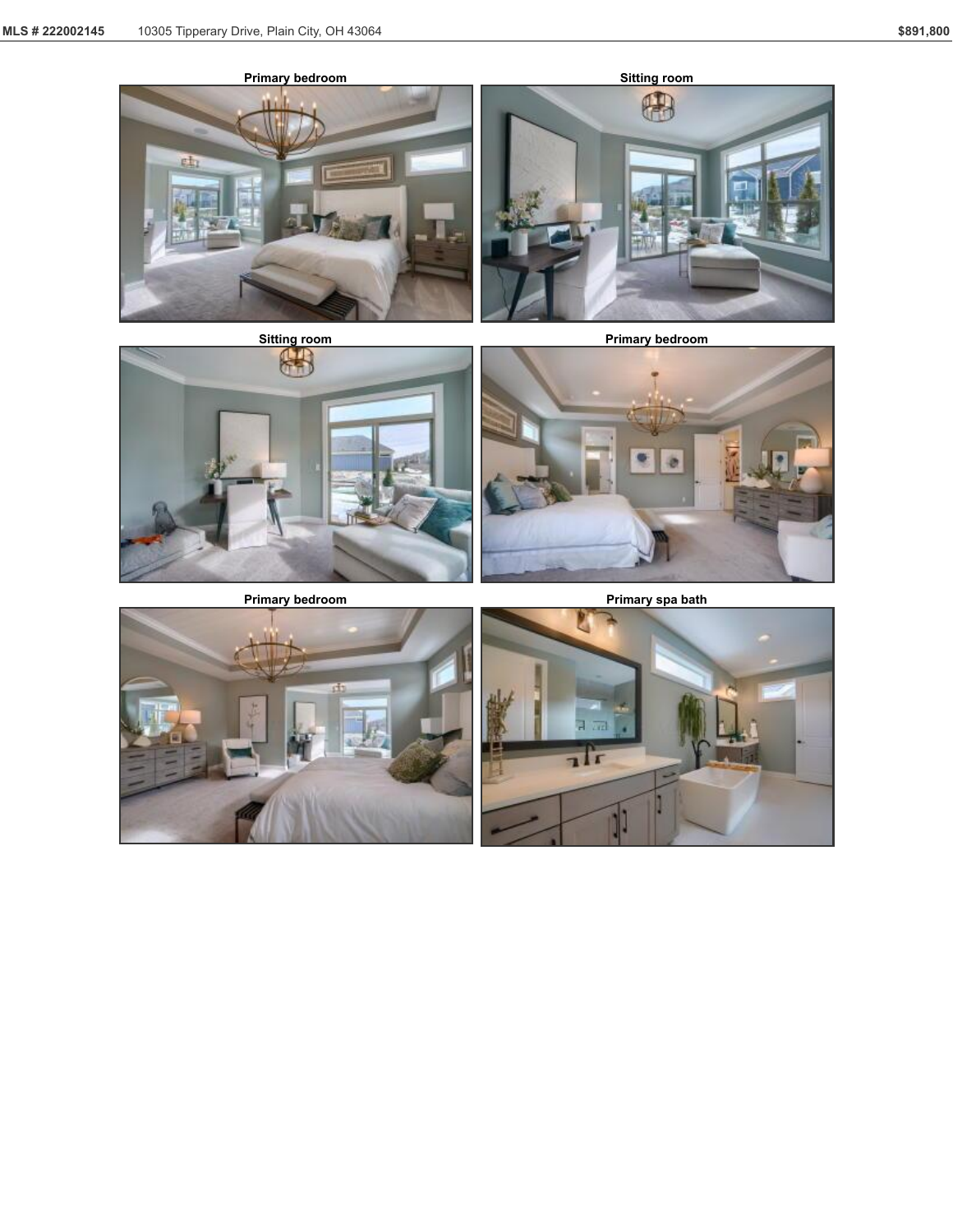



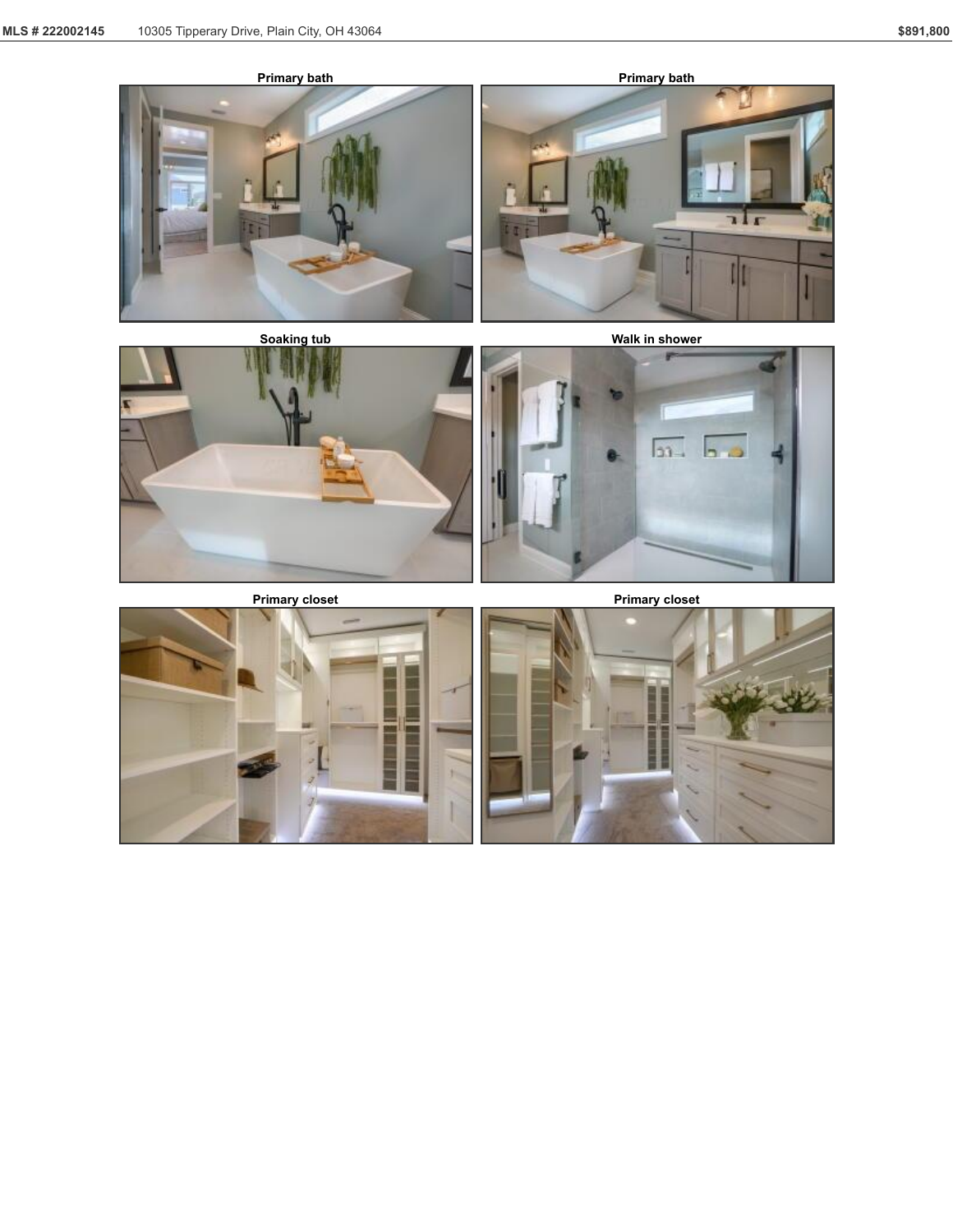